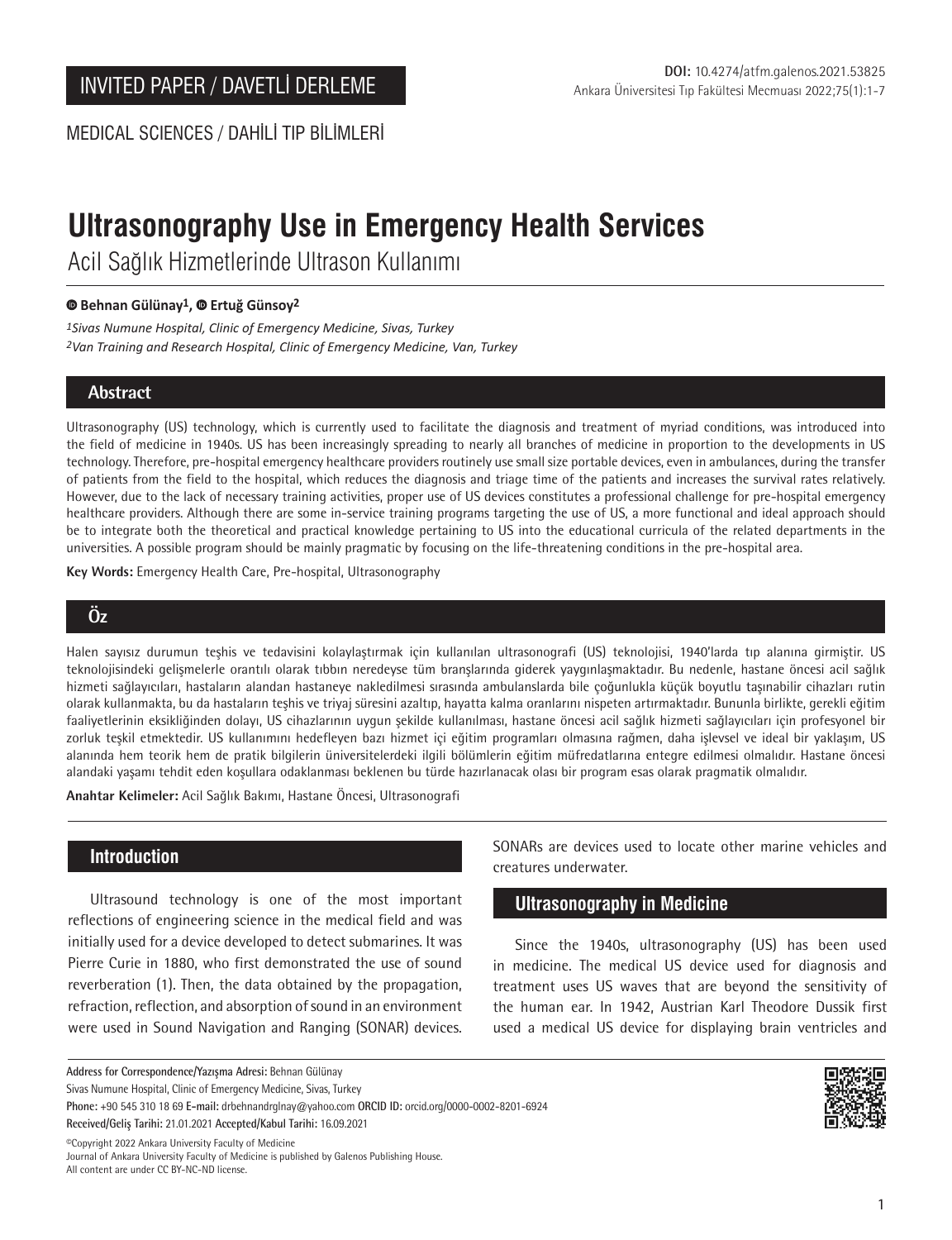brain tumors for diagnostic purposes (2). In 1948, the first US congress (Congress of Ultrasound in Medicine) was held in Germany (3,4). Douglas Howry developed a new technique and found Brightness-Mod (B-Mod) imaging. The first studies on the heart were carried out in 1953 by Wolf Dieter Keidel. In 1960 and 1970, great advances were made in the field of US and the Doppler imaging mode, aimed at sensing the blood flow of the heart at a different depth, was developed by Don Baker, Dennis Watkins and John Reid. The World Federation for Ultrasound in Medicine and Biology was established in 1967 (2).

#### **US in Emergency Medicine**

The US device, which entered in the medical field during 1940s, began to be used in emergency in the 1980s, when emergency medicine (EM) was not yet defined as a separate branch of medicine in Turkey (2). First of all, EM specialization training was defined in the United States of America (USA) as an independent one from other branches in 1960 (5). In 1961, the first emergency medical specialist was trained. In 1979, EM Specialization was accepted as a separate branch specialty by the American Specialization Board (5). Emergency Medical Specialties was added to the Regulation of Specialties in Medicine in Turkey for the first time with the title of "First and Emergency Aid" in 1993. The first Department of EM in Turkey was established in 1993 at İzmir Dokuz Eylül University (6).

In 1970, Goldberg et al. (7) revealed that intraperitoneal fluid can be recognized by US device in their study after giving fluid into the peritoneum on the cadaver. In 1980s, the use of US in trauma patients in Germany began to replace Deep Peritoneal Lavage and gained widespread popularity (8). In the early 1990s, the use of US became more widespread among trauma surgeons in the USA, and US training to evaluate trauma patients accelerated.

The first review on the principles of US use in EM was published by Dave Plummer in 1989 (9). In the same year, Jehle et al. (10) published their positive experiences in their own emergency room (ER) related to bedside US (cardiac, biliary, vascular, and gynecological). James Mateer is the father of bedside US training for EM professionals in America (11). Publications about the use of US in blunt trauma patients began to emerge in some other countries including Turkey in the 1990s (12). In 1990, American College of Emergency Physicians (ACEP), published a statement supporting the use of US by trained emergency physicians (EP) and started a 2-day bedside US course for a total of 16 hours (13). In 1994, the first Emergency Ultrasound Education Curriculum was published (14). In 1995, Focused Abdominal Sonography in Trauma (FAST) protocol was included into the algorithm of evaluation of the patient with abdominal trauma by the American College of Surgeons (11). After a short time, extended FAST (e-FAST) was

formed with the addition of lungs to the FAST administration protocol (15). The book "Ultrasound in EM" for EM was first published in 1995 by Michael Heller and Dietrich Jehle. In 2002, the more comprehensive "Emergency Ultrasound" book, also defining Point of Care US (POCUS) was published by O. John Ma and James Mateer (11). In 1992, French intensive care specialist Daniel Lichtenstein published his book "L'echographie generalle en reanimation" about the use of US in critical patient care (11). The second edition of the book was translated into English and published in 2004 under the name "General US in the Critically ill" (11). Lichtenstein became one of the organizers of the "the First World Congress on Ultrasound in Emergency and Intensive Care", hosted in Italy in 2005 by World Interactive Network Focused on Critical Ultrasound (WINFOCUS) (11).

The first bedside US course in Turkey (15 hours, 2 days) was held in İzmir in 2003 (11). After this date, POCUS courses were started to be given to intensive care, and a large number of physicians in dealing other branches by Turkey EM Association (EMAT) and EP Association of Turkey (EPAT), and these courses are still given. In light of the developments, practical use of bedside US of EM specialists in the emergency departments (EDs) in Turkey has started and spread over time. Today, interest in this issue is increasing and the use of US continues to become widespread in EDs. In 2016, a website was established by EMAT, where US training and case videos, guides and articles about the use of US in EM were published, and training courses were announced (16). Also, in 2016, a website containing online US courses was established by EPAT (17).

In this way, US, whose importance and use continue to increase rapidly, has started to be used in emergency health services, hospital emergency services, and even in the prehospital area, in an ambulance, and its use in these areas is gaining speed (18).

There is a close relationship between the prevalence of the use of the US device in patient imaging in EM and the features of the device. US is a safe and fast imaging technique. With the development of technology day by day, the production of cheaper, smaller, more portable devices has increased the use of these devices for bedside imaging in emergency services. While the patients were directed to the radiology units where the US device was previously used for US imaging, with the advancement of the technology, the US device can now be brought to the patient and bedside imaging can be performed without patients having to leave the emergency critical care room. Especially in critical patients, the use of US is of great importance in reaching the correct diagnosis and providing effective treatment in a short time. In addition, as not containing ionizing radiation and only using sound waves, it does not require contrast agent for imaging and is reproducible; US device, which has become an indispensable tool for most ED in the differential diagnosis of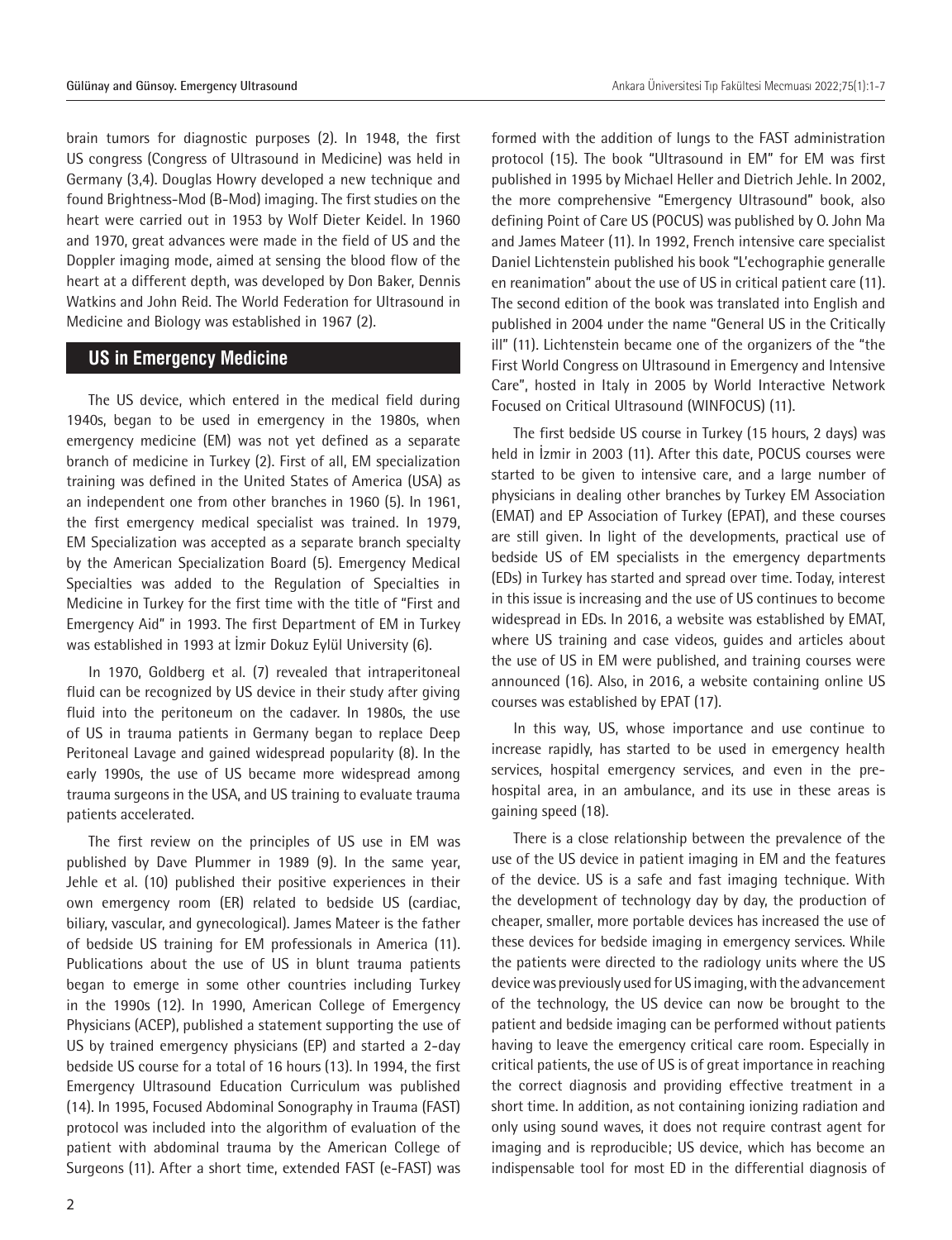both traumatic and hypotensive, unstable patients, provides early diagnosis and early treatment. Since the 1980s, EPs have been performing bedside US and increasing their experience and knowledge in this field (2).

### **US in Pre-hospital Area**

US devices have been used in the evaluation of critical patients in the pre-hospital area as they have become portable even fit in a pocket and connectable to mobile phones. These technological developments have enabled the use of them for pre-hospital cases such as disasters and multiple injuries. Physicians, military and emergency medical staff use the US to diagnose pathologies such as pleural, peritoneal and pericardial effusion and deep vein thrombosis in patients on the field (18,19). In 1998, French intensive care specialists first reported that portable US units can be installed in helicopters for patient examination (20). In 2000, the interaction of US within air electronic equipment was examined, and the investigation in usability of it in helicopters revealed no technical obstacle (21). Physicians, flight nurses and US technicians were able to perform FAST in the helicopter. Thus, FAST application was the first usage in the pre-hospital emergency health services (pre-hos EHS), as in the EDs. The US was first used in ambulances in pre-hos EHS in Odessa, Texas, in 2000. Later, pre-hos EHS in Keller (Texas), Littleton (Colorado), Temple Terrace (Florida), San Antonio (Texas), San Antonio Airlife (Texas), Starflite Austin (Texas), Lifelink III (Minnesota) and many more centers used US. In Germany, the German Air Rescue Organization (Deutsche Rettungsflugwacht) and many land-based ambulance services (Darmstadt and Frankfurt/ Main) have included US in patient management algorithms in the field since 2002-2003. In these centers, teams consist of EPs and paramedics. In Italy, it has been comprised in pre-hos EHS since 2005 (22).

In America (Portland, Ohio and Minnesota), the use of US has been recognized and applied in many helicopter emergency health services. In the USA, Germany, France, Italy and some other countries, it has been accepted in ambulance services. In the USA, pre-hos EHS are frequently provided with non-physician teams and the patient is targeted to transfer from the field (onscene) to the ER as soon as possible. However, in some other countries (Germany, France, Italy), more time is spent in the field by pre-hos EHS, as patient management initiates and continues on-scene, and physicians are mostly part of the team. Therefore, the widespread use of US in a country is closely related to the pre-hospital organization model (scoop and run-cap take/stay and play-stay) that the country chooses. In Germany, in the field US has focused on FAST administration and cardiac US imaging, even in patients without trauma. There are portable US devices in both helicopter ambulances and land ambulances in Milan to

evaluate three serious clinical conditions: cardiac arrest, torso (bodily) trauma and acute dyspnea. Pre-hospital US (PHUS) is decisive in the diagnosis of reversible causes of pulseless electrical activity (PEA), in the evaluation of the presence of intraperitoneal, pericardial and pleural fluid in trauma and in the differential diagnosis of pulmonary edema and emphysema in a patient with respiratory distress (22). When multiple B-lines (≥3) on lung ultrasound are visualized on multiple locations in the anterior and lateral chest, it is diagnostic of the interstitial syndrome (23,24).

#### **Pre-hospital Emergency Services in Turkey**

When we review the pre-hos EHS in Turkey, ambulance service commenced in 1986 named as in original "Hızır Acil Servis" (Hızır Emergency Service). The patients were transported by ambulance in İstanbul, Ankara and İzmir. In 1994, "Hızır Emergency Service" gained a new identity and became "112 Acil Yardım ve Kurtarma" (112 Emergency Assistance and Rescue). On November 5, 1995, 112 was accepted as the formal emergency call number for health of Turkey. First Aid and Emergency Health Services Department was established in 1997, and in 2008, it was combined with Department of Health Services for Emergency and Disasters and became Department of Health Services for Emergency and Disasters. With the Legislative Decree issued in 2011, a management plan was created at the level of the General Directorate of Emergency Health Services (6).

Regarding the US in pre-hospital in Turkey, although there are publications researching the achievement of US paramedics in the field in literature, US has not yet started to be used in pre-hos EHS. However, US trainings are sometimes provided for personnel working in pre-hos EHS. A US course for nurses working in the ED was conducted in Ege University in 2018 (16). Moreover, at North Cyprus Emergency Medical Services (EMS) and First Aid Symposium conducted on 28 May 2019, trainers of Emergency Medical Association Ultrasound Working Group (EMATUS) held the first US course for paramedics (16). For the 112 emergency medical personnel working in the Ministry of Health of Turkey, the first formal US training in the pre-hospital US use in the field was organized at Sivas Numune Hospital under the guidance of the Sivas Provincial Health Directorate on December 14-15, 2019 in Sivas by 2 EM specialists who are the members of EMATUS and the authors of the present review, and by a radiologist (8 hours theoretical, 8 hours practical, 2 days) (16,25). In 2020, a US study group was first established by these authors within the Paramedic and Pre-hospital EM Association about the use of US in the pre-hospital field and on January 25-26, 2020, this group conducted its first training in Ankara (26). In addition, in 2019, about a master thesis about pre-hospital US use titled "Measurement of the Skill Level of Paramedics on Evaluation of Inferior Vena Cava by Ultrasound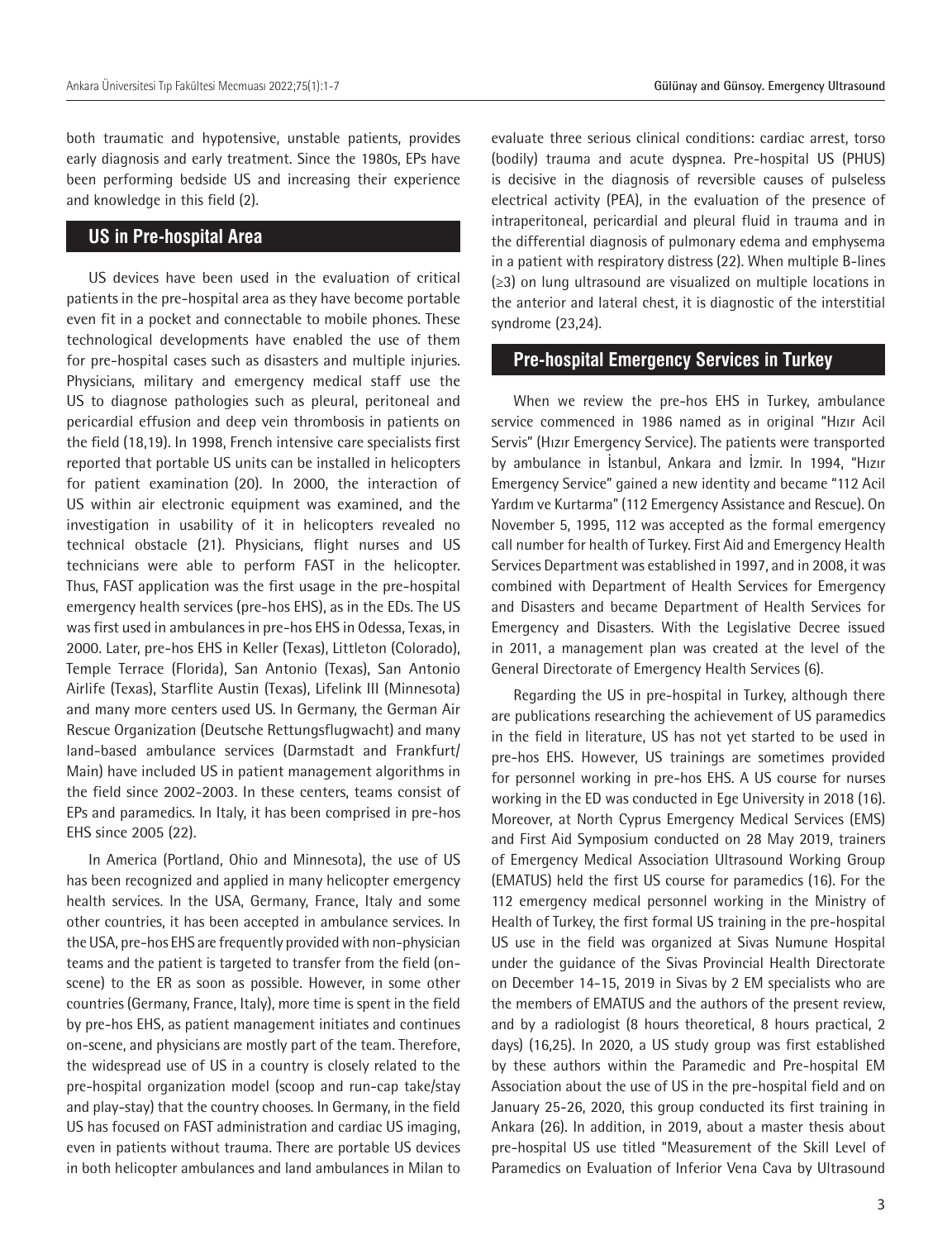Gülünay and Günsoy. Emergency Ultrasound **Ankara Üniversitesi Turbulus** Ankara Üniversitesi Tıp Fakültesi Mecmuası 2022;75(1):1-7

in Pre-hospital Area and Ambulance" was written by Çatak (6), who is also a paramedic.

#### **Use of US in Pre-hospital Area**

There are many clinical applications of mobile US use in the pre-hospital area to reduce mortality and morbidity, and to improve the outcomes of critically ill patients. The number of studies supporting the use of the US in the pre-hospital area and ambulance is increasing day by day. It provides important information in the diagnosis or exclusion of life-threatening reasons, the evaluation of patients with impaired conscious or unconscious, hypotensive shock, and the decision to transfer these patients to the most appropriate hospital, and in the light of this information, it changes the direction of the emergency intervention and increases its effectiveness. Pre-hospital FAST (PFAST) has several advantages, such as shortening the time of operation to the patient, improving patient results and the triage of critical patients to trauma centers, and redirecting stable patients to another center from over-intensive trauma centers. PHUS is used to diagnose patients with trauma and without trauma in pre-hospital care to start treatment, decide the target hospital and determine the first treatment in the hospital (19).

Studies on the use of US devices for non-physician health personnel are common. Many academic studies on the use of PHUS have revealed that after a short training period, ambulance personnel can easily and successfully use this device (27-29). In a study conducted with 50 team leaders at the Siena Ambulance Service in Italy, even a short training of 8 hours of theoretical and practical training has been shown to yield successful results (82%) (30). In the evaluation made after Pre-hospital Assessment with Ultrasound for Emergencies (PAUSE) protocol training (2 hours) used in the United States for 20 paramedic workers working in integrated ED who have not previously received US training, it was seen that they were able to successfully recognize pneumothorax, pericardial effusion, and cardiac arrest. Moreover, it has been noted that the PAUSE protocol can potentially be useful in quickly detecting certain life-threatening pathologies in the pre-hospital area (31).

In a study with 33 paramedics and air nurses providing prehospital air ambulance emergency health services in Texas in 2010, participants took part in theoretical lessons about US physics and e-FAST application, practical application on live and inanimate models, US information cards, module courses accompanied by videos via the website, and finally the use of US devices on real patients in level-1 trauma center ED. They were taken on a 6-week training program. After this training program, it was seen that the participants' overall success scores increased from 43% to 78% (32).

In a retrospective study (between January 2009 and March 2014) of patient US records by physician and non-physician assistant healthcare professionals working in helicopter emergency health services in Canada (Canadian Critical Care Helicopter Emergency Medical Service,) it has been demonstrated the improvement in the pre-hospital interventions for patients in both groups (27). In the investigation of the accuracy of pre-hospital focused assessment with sonography for trauma (PFAST) applied by paramedics in patients exposed to trauma and applying to the ED; paramedics working in hospital EDs have been shown to perform FAST with high accuracy (with a sensitivity rate of 84.62% and a specificity rate of 97.37) (28).

In recent years, incorporating bedside US into standard advanced cardiac life support (ACLS) algorithms has been widely recommended (33). EMS providers in Germany and Italy have already started to use this model in the pre-hospital cardiac interpretation as standard protocol (22).

According to the policy statement published by ACEP in 2016, there has been accumulating evidence pertaining to use US in pre-hospital emergency care (30,34). However, there are several challenges impeding the use of pre-hospital US such as significant requirement for training and equipment, and for careful physician monitoring to ensure the quality (29).

In many practice environments mainly in the USA and Germany, clinical US training is often provided to nonphysician staff including Advanced Practice Professionals, Nurses, Paramedics, Military Medics and Disaster Response Team members in the faculty curriculum. To better accommodate the trainees to the courses, such training topics as introductory US physics, knobology, and relevant anatomy and pathophysiology are necessary (35).

There are several training tools currently in use; however, the list of most commonly recommended methods are small group Observed Structured Clinical Examinations, real time supervision during clinical emergency US, one-on-one standardized direct observation tools, weakly question answer (QA) teaching sessions and image review, ongoing QA exam feedback, standardized knowledge assessments, simulation assessments and several intense educational tools (36). Benefits of assessment measures include obtaining reliable data about current trainee competency level and future learning needs, as well as identifying possible ways to provide better local emergency US education (36).

Several protocols were developed for pre-hos US. By using these protocols, it has been aimed to reach the target diagnosis. While performing a clinical US examination, the criteria in Table 1 should be interpreted, and so the possible responses to these questions should be elaborated.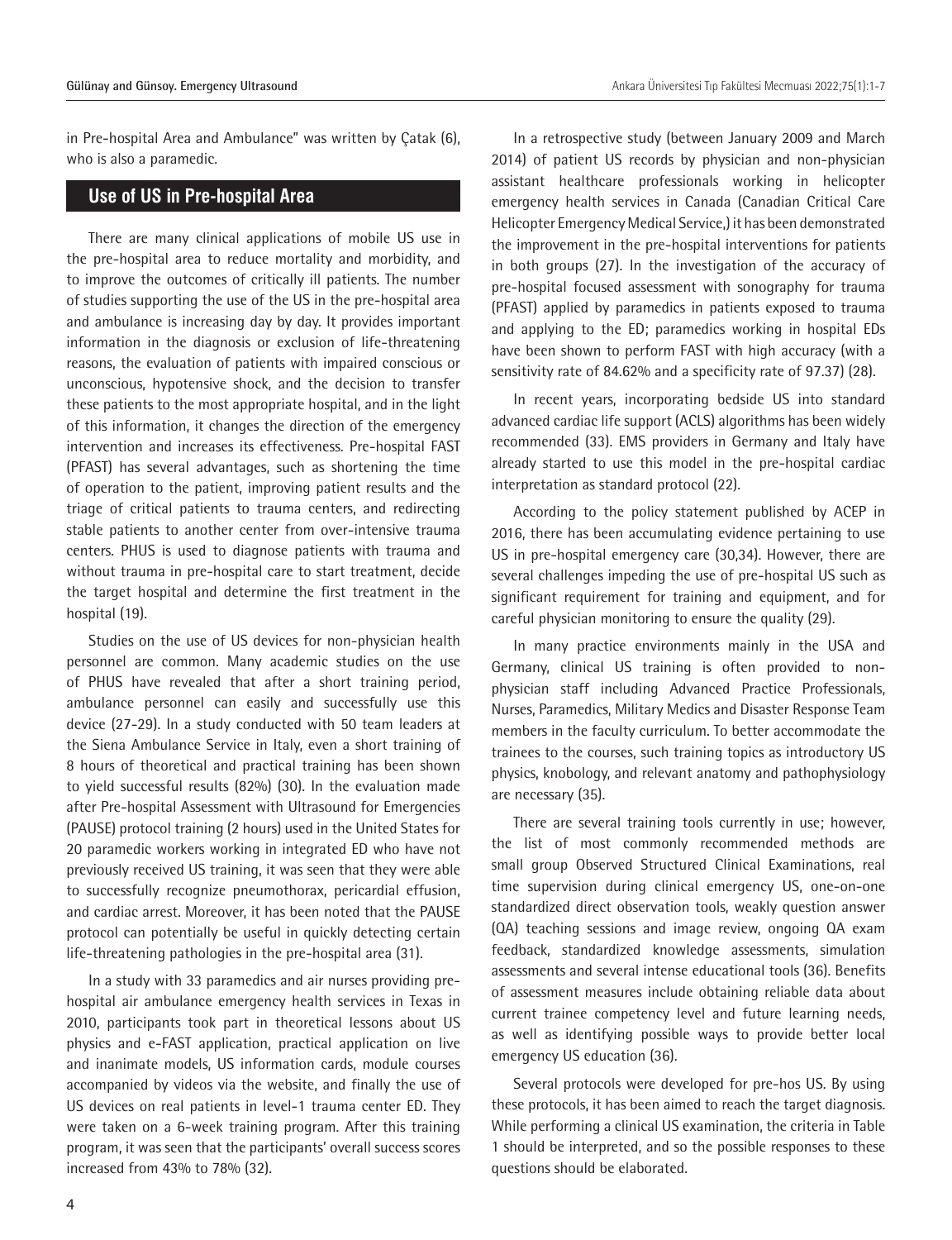#### **P-FAST Exam**

The FAST exam, which aims to effectively use the invaluable time needed for operative procedures and also have the potential to reduce cost of treatment, and hospital admission process (19), has constituted to be a well-researched topic of interest in related literature in EM, demonstrating the possibility of death in traumatic patients, non-radiologists can also accurately diagnose hemoperitoneum, hemopericardium, hemothorax and pneumothorax (37).

# **Chest, Abdomen, Inferior Vena Cava, and Extremities in Acute Triage Protocol**

This protocol stands for the current application of US in disaster medicine including a comprehensive sonographic examination to evaluate the chest, abdomen, inferior vena cava, and extremities in acute triage (CAVEAT) (38).

The simple triage and rapid treatment (START) is standard protocol used mass casualty triage system categorizing the patients to ambulatory (green), delayed (yellow), immediate (red), and expectant (black) based on clinical criteria such as vital signs and the Glasgow Coma Scale (38). Integrating US into START protocol might provide better classification of patients for whom START protocol alone indicates false positive or negative. Complementary use of US may alter triage color of a given patient to red, for whom START protocol assigned yellow.

# **Focused Echocardiographic Evaluation in Life Support Protocol (Cardiac Evaluation and Resuscitation)**

The Focused Echocardiographic Evaluation in Life Support Protocol aims to determine the reversible causes of cardiac arrest such as pulmonary embolism, pericardial tamponade, global left ventricular failure, and hypovolemia, all of which might also be evaluated in pre-resuscitation for the critical patients. For

#### **Table 1: Prehospital fields using US as a diagnostic tool**

#### **Protocols for pre-hospital emergency US**

circulation assessment, the US use has been examined and incorporated into standard ACLS algorithms (39). EMS providers in Germany and Italy have also used the US in the pre-hospital cardiac evaluations (22).

PEA states might occur with or without cardiac wall motion, constituting a challenge in recognition of subclinical return of spontaneous circulation, which, according to the new evidence, can only be differentiated by means of echocardiography (39,40).

#### **Medical Illness**

Despite the fact that among research fields appealing the researcher, the most common studied EMS ultrasound indication falls in the category of traumatic injuries, the effectiveness of the ultrasound in such non-traumatic illness as normal full-terms gestation, and fetal distress, for both of which it is revealed that the ultrasound use enhanced patients management, have also been studied by limited number of research (34).

#### **Conclusion**

Numerous clinical applications have become a possibility with the utilization of pre-hospital emergency ultrasound for patients with life-threatening emergency conditions, all of which have the potential not only to decrease morbidity but also improve outcomes of any therapeutic intervention. Though this imagining device, it is highly possible for pre-hospital providers to enhance accuracy of the diagnosis and obtain vital information resulting in much better management and helping providers to classify patients to appropriate destinations in triage. As for the major obstacles of efficiently using pre-hospital ultrasound, such requirements as training and time are the leading ones. For the acquisition and maintenance of efficient skills in ultrasound by non-physician pre-hospital providers, regular formal training schemes are certainly a necessity. Although it is possible to hypostasize that the efficient pre-hospital utilization of US offers great advantages, establishing its clinical implications on

| Protocols for pre-hospital emergency US                                                                                                                                                                                                                                                          |                                                                                                                                                                                                                                                                                                     |                                                                                                                                                                                                                                                                                                                                                                                                                                                                                                                                                                                                    |
|--------------------------------------------------------------------------------------------------------------------------------------------------------------------------------------------------------------------------------------------------------------------------------------------------|-----------------------------------------------------------------------------------------------------------------------------------------------------------------------------------------------------------------------------------------------------------------------------------------------------|----------------------------------------------------------------------------------------------------------------------------------------------------------------------------------------------------------------------------------------------------------------------------------------------------------------------------------------------------------------------------------------------------------------------------------------------------------------------------------------------------------------------------------------------------------------------------------------------------|
| <b>Targets</b>                                                                                                                                                                                                                                                                                   | <b>Clinical US examinations</b>                                                                                                                                                                                                                                                                     | <b>Protocols</b>                                                                                                                                                                                                                                                                                                                                                                                                                                                                                                                                                                                   |
| Arrest rhythm<br>Myocardial dysfunction or failure<br>Aorta Dissection, aorta aneurism<br>Significant Valve Failure or<br><b>Stenosis</b><br>Pericardial tamponade<br>Tension pneumothorax<br>Pulmonary embolism<br>Acute Dyspnea (e.g., COPD vs. CHF)<br>Identification of shock<br>Hypovolemia | Cardiac motion<br>Left ventricle contractility<br>Right ventricle size dilated<br>Pericardial fluid<br>Confirmation of endotracheal tube<br>B-lines on lung ultrasound $(\geq 3)$<br>Uncompressibility on veins<br>Volume evaluation on vena cava<br>inferior<br>Fluid in the pleura and peritoneum | 2001 UHP - Undifferentiated hypotensive patient US protocol<br>2005 P-FAST - Pre-hospital FAST<br>2007 FEER - Focused Echocardiographic Evaluation in resuscitation<br>2008 C.A.U.S.E. - Cardiac arrest ultrasound exam<br>2009 RUSH - Rapid Ultrasound for shock and Hypotension<br>2010 FEEL - Focused echocardiographic Evaluation in Life Support<br>2010 FOCUS - Focused cardiac ultrasound in emergent setting<br>2010 RUSH - Rapid ultrasound in shock<br>2010 The CAVEAT examination<br>2011 EGLS - Echo-guided life support<br>2014 CORE - Concentrated overview of resuscitative efforts |

COPD: Chronic obstructive pulmonary disease, CHF: Congestive heart failure, US: Ultrasonography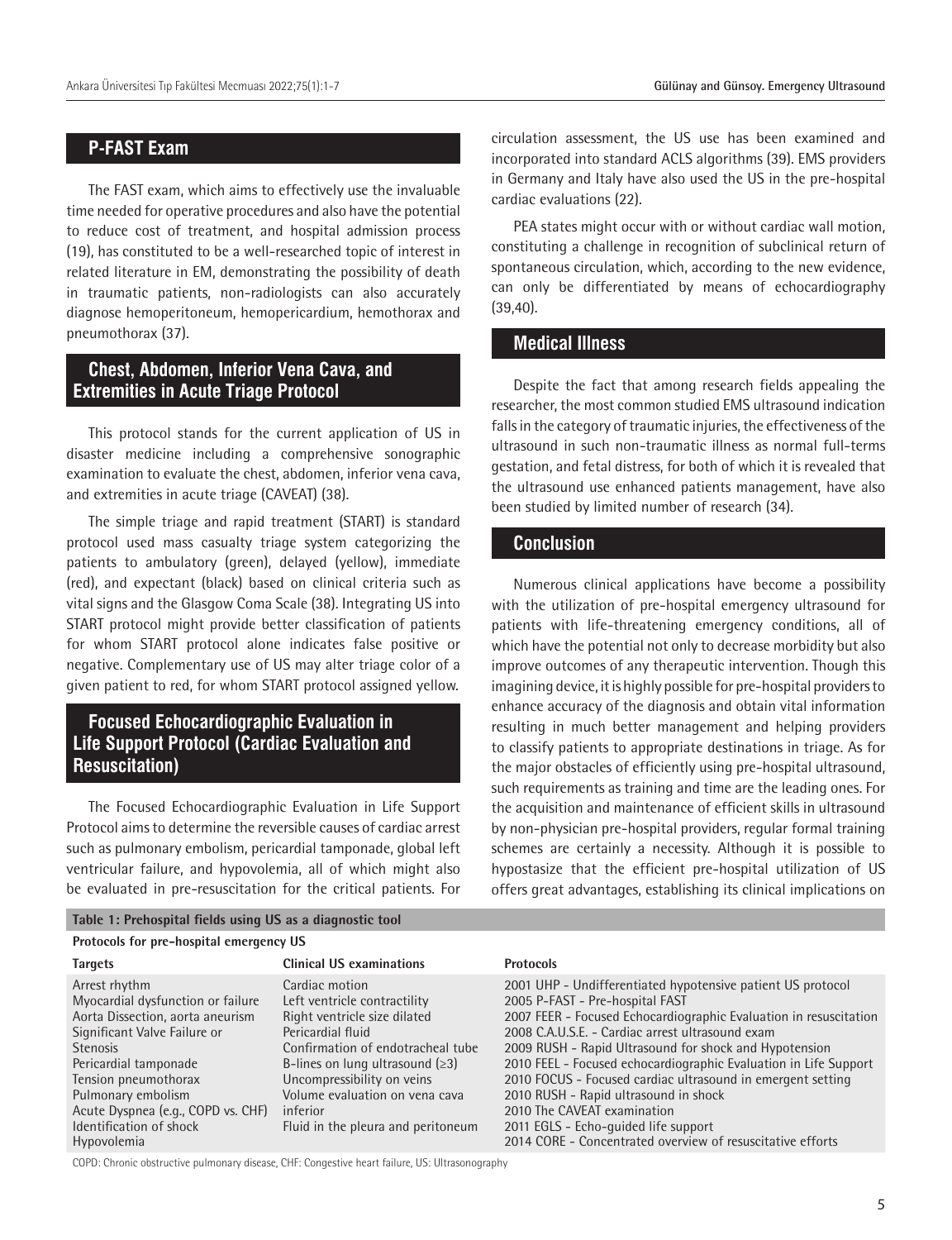wellbeing of the patients certainly requires an accumulation of evidence.

In line with the continuing trend towards bedside ultrasound use by the non-radiologist, ultrasound use by non-physicians have also witnessed a dramatic increase. With the progressive development in the ultrasound with regard to cost, size, and practicality, field ultrasound applications may also continue to develop. As for providing additional information aiding the diagnosis, ultrasound may cast significant light on the supervision of the treatment. Not only the training level of the US provider present in the transportation vehicle mainly ambulance or helicopter, but also the transport time will have a vital impact on the utility of this information. In the related literature, the number of studies evaluating the pre-hospital use of ultrasound is limited; as a result, in order to reach a conclusion considering the necessity of widespread deployment of PHUS, further prospective, outcome-based studies should be conducted.

Main points:

- In critical patient care, mainly hypotensive, shock and trauma patients, US has been actively utilized.
- In EDs, apart from radiologists, EP also make use of bedside US.
- In some countries, life-threatening conditions are diagnosed by EP and even paramedics with mobile US in the field, unlike Turkey.
- Pre-hospital use of US decreases both mortality and morbidity.
- Paramedics should be provided with effective ultrasonography courses in the curriculum in order to enable them utilize US in the pre-hospital field in Turkey.

#### **Ethics**

**Peer-review:** Externally peer-reviewed.

#### **Authorship Contributions**

Concept: B.G., E.G., Design: B.G., E.G., Data Collection or Processing: B.G., E.G., Analysis or Interpretation: B.G., E.G., Literature Search: B.G., E.G., Writing: B.G., E.G.

**Financial Disclosure:** The authors declared that this study received no financial support.

#### **References**

- 1. Ayar O, Gülsoy U.Ultrasonografi Fiziği. 1st ed. Ankara: Rekmay Basımevi; 2003.
- 2. Newman PG, Rozycki GS. The history of ultrasound. Surg Clin North Am. 1998;78:179-195.
- 3. Nixdorff U. The inaugurator of transmitted echocardiography: Prof. Dr Wolf-Dieter Keidel. Eur J Echocardiogr. 2009;10:48-49.
- 4. Ludwig GD, Struthers FW. Considerations underlying the use of ultrasound to detect gallstones and foreign bodies in tissue. Naval Me dical Research Institute. 1949;4:1-6.
- 5. Francis M, Neha P. Historical Timeline of International Events. In: Tintinalli JE, Cameron P, Holliman CJ, editors. EMS a Practical Global Guidebook. 1st ed. USA: People's Medical Publishing House; 2010. s. 19-38.
- 6. Çatak İ. Hastane öncesi alanda ve ambulansta paramediklerin inferior vena kavayı ultrasonla değerlendirme beceri düzeyinin ölçülmesi. Yüksek Lisans Tezi, Selçuk Üniversitesi Sağlık Bilimleri Enstitüsü, 2019.
- 7. Goldberg BB, Goodman GA, Clearfield HR. Evaluation of ascites by ultrasound. Radiology. 1970;96:15-22.
- 8. Aufschnaiter M, Kofler H. Sonographische Akutdiagnostik beim Polytrauma [Sonographic acute diagnosis in polytrauma]. Aktuelle Traumatol. 1983;13:55-57.
- 9. Plummer D. Principles of emergency ultrasound and echocardiography. Ann Emerg Med. 1989;18:1291-1297.
- 10. Jehle D, Davis E, Evans T, et al. Emergency department sonography by emergency physicians. Am J Emerg Med. 1989;7:605-611.
- 11. Fowler JR. A history of point-of-care ultrasound in emergency medicine. Turkiye Klin Emerg Med-Spec Top. 2018;4:1-4.
- 12. Akgür FM, Aktuğ T, Kovanhkaya A, et al. Initial evaluation of children sustaining blunt abdominal trauma: ultrasonography vs. diagnostic peritoneal lavage. Eur J Pediatr Surg. 1993;3:278-280.
- 13. American College of Emergency Physicians. Council resolution on ultrasound. ACEP News. 1990;9:11.
- 14. Mateer J, Plummer D, Heller M, et al. Model curriculum for physician training in emergency ultrasonography. Ann Emerg Med. 1994;23:95-102.
- 15. Rozycki GS. Surgeon-performed ultrasound: its use in clinical practice. Ann Surg. 1998;228:16-28.
- 16. Temel Ultrasonografi Kursu https://www.tatdus.org/haber/sivas-7-8-ekimtemel-ultrasonografikursu adresinden 21.11.2020 tarihinde edinilmiştir.
- 17. Sonoschool https://www.atuder.org.tr/en/menu/31/sono-school adresinden 17.10.2020 tarihinde edinilmiştir.
- 18. Lapostolle F, Petrovic T, Lenoir G, et al. Usefulness of hand-held ultrasound devices in out-of-hospital diagnosis performed by emergency physicians. Am J Emerg Med. 2006;24:237-242.
- 19. Walcher F, Weinlich M, Conrad G, et al. Prehospital ultrasound imaging improves management of abdominal trauma. Br J Surg. 2006;93:238-242.
- 20. Lichtenstein D, Courret JP. Feasibility of ultrasound in the helicopter. Intensive Care Med. 1998;24:1119.
- 21. Price DD, Wilson SR, Murphy TG. Trauma ultrasound feasibility during helicopter transport. Air Med J. 2000;19:144-146.
- 22. Price WG, Heegaard FW, Franziska B. Ultrasound in Prehospital and Austere Environments. In: Ma O, Mateer J, Blaivas M, editors. Ma and Mateer's Emergency Ultrasound. 3rd ed. New York: McGraw-Hill Education; 2014. s. 47-60.
- 23. Cardinale L, Priola AM, Moretti F, et al. Effectiveness of chest radiography, lung ultrasound and thoracic computed tomography in the diagnosis of congestive heart failure. World J Radiol. 2014;6:230-237.
- 24. Volpicelli G, Mussa A, Garofalo G, et al. Bedside lung ultrasound in the assessment of alveolar-interstitial syndrome. Am J Emerg Med. 2006;24:689-696.
- 25. Hastane Öncesi Ultrasonografi Eğitimi https://sivasnumunedh.saglik.gov. tr/TR,408635/temel-ultrasonografi-egitimi.html. adresinden 9.9.2020 tarihinde edinilmiştir.
- 26. Hastane Öncesi Ultrasonografi Eğitimi http://usg.parhad.org/ankaraultrason-egitimi.php adresinden 12.9.2020 tarihinde edinilmiştir.
- 27. O'Dochartaigh D, Douma M, MacKenzie M. Five-year Retrospective Review of Physician and Non-physician Performed Ultrasound in a Canadian Critical Care Helicopter Emergency Medical Service. Prehosp Emerg Care. 2017;21:24-31.
- 28. Unlüer EE, Yavaşi O, Kara PH, et al.Paramedic-performed Focused Assessment with Sonography in Trauma (FAST) in the emergency department. Ulus Travma Acil Cerrahi Derg. 2011;17:113-116.